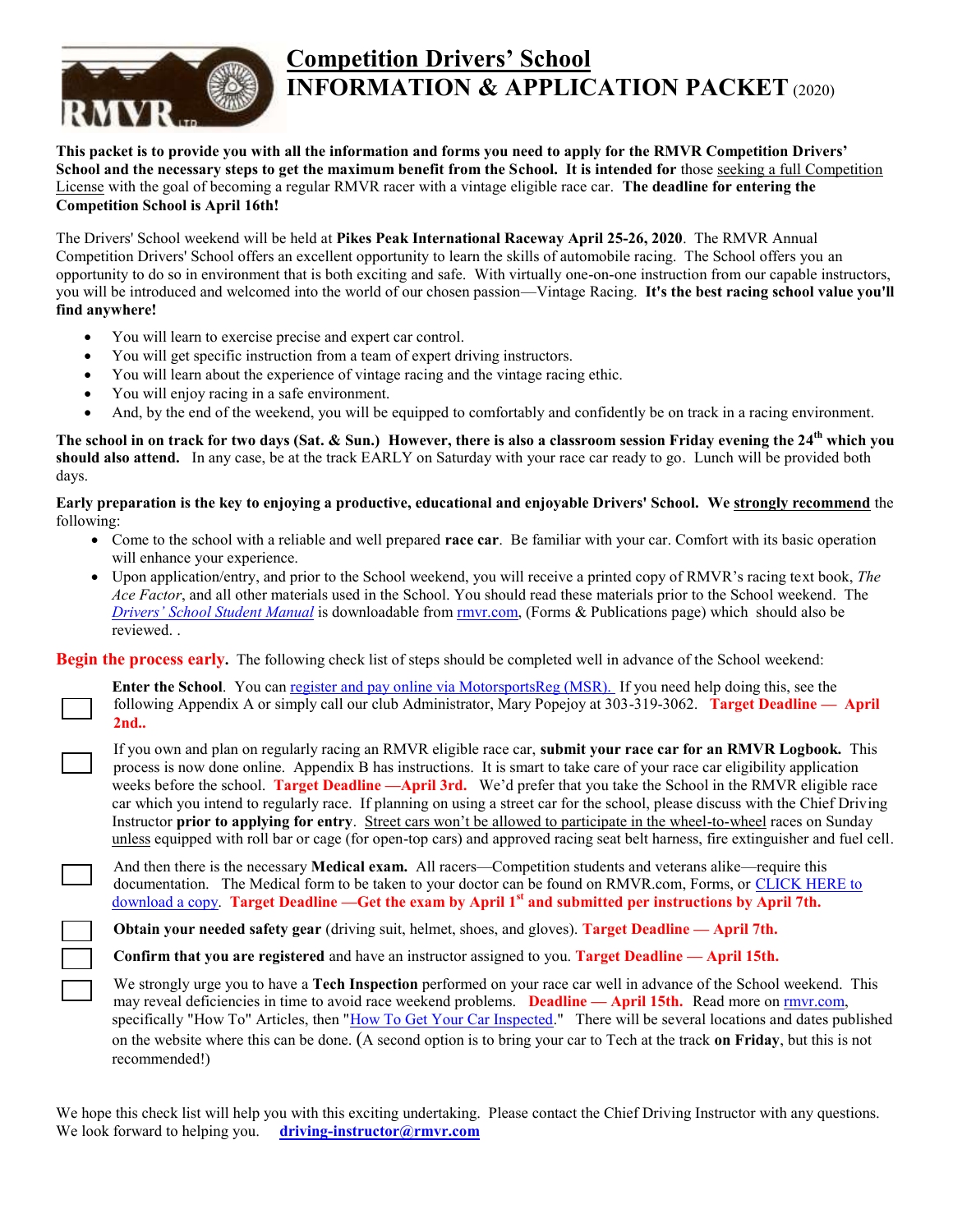## **APPENDIX A**



# **Instructions For Entering RMVR Events Online**

RMVR uses MotorsportsReg (MSR) for online registration for all our events.

We strongly urge you to set up an MSR account (i.e. a Profile) if you don't already have one. HPR (for track days), SCCA, BMW & PCA all use MSR to enter their events. So you may already have an MSR profile. If not, setting up an MSR profile (a one-time deal) allows you to sign up for RMVR as well as many other racing events.

#### **If you know you already have an MSR account:**

Simply [login to MSR](http://www.motorsportreg.com/) as you always do using your username/PW.

#### **If you don't have, or aren't sure you have an MSR Account:**

Go to: **<https://www.motorsportreg.com/index.cfm/event/login.lostaccount>**. Use your email address as your Username, then click on green "**Find It Now**" button.

- o If you **already have an account**, you'll be asked to reset your password. Write it down for future use.
- o If you **don't have an account**, you'll see the red warning below which means you must then use the "**Click here to create a new account"** link. Again use your email address as your Username and choose a Password of your choice.

| NEED AN ACCOUNT?                    | Can't Sign In?                                                                     |
|-------------------------------------|------------------------------------------------------------------------------------|
| Click bere to create a new account. | If you can't remember your usemante or password, use the form below to recover it. |
|                                     | Email or Username ***<br>YourEmail@yourISP.com<br>Find It Now $+$                  |

Now that you have an MSR account. and armed with your username and password, you'll then be able to **Sign In** at [www.motorsportreg.com.](http://www.motorsportreg.com/)

Lastly, **be sure you've added** *Rocky Mountain Vintage Racing* **as one of your list of "***Club Memberships"* so you can easily see our upcoming events. To do this, after signing in to your MSR account, use the "My Accounts" tab, then hit the "Edit Profile" button. If "Rocky Mountain Vintage Racing" isn't shown as one of your "*Club Memberships"* you must then use the "Add Clubs To Account" button to find and add RMVR to your profile. After adding RMVR as one of your "*Club Memberships"* you'll be able to see and enter all RMVR events. **A HINT:** Don't be confused. "*Club Memberships*" is a term used by MSR meaning you have simply added RMVR to your account so you can see and register for our events when you visit MSR. **It does not indicate that you have a current paid-up"RMVR Membership."** Confusing, huh!